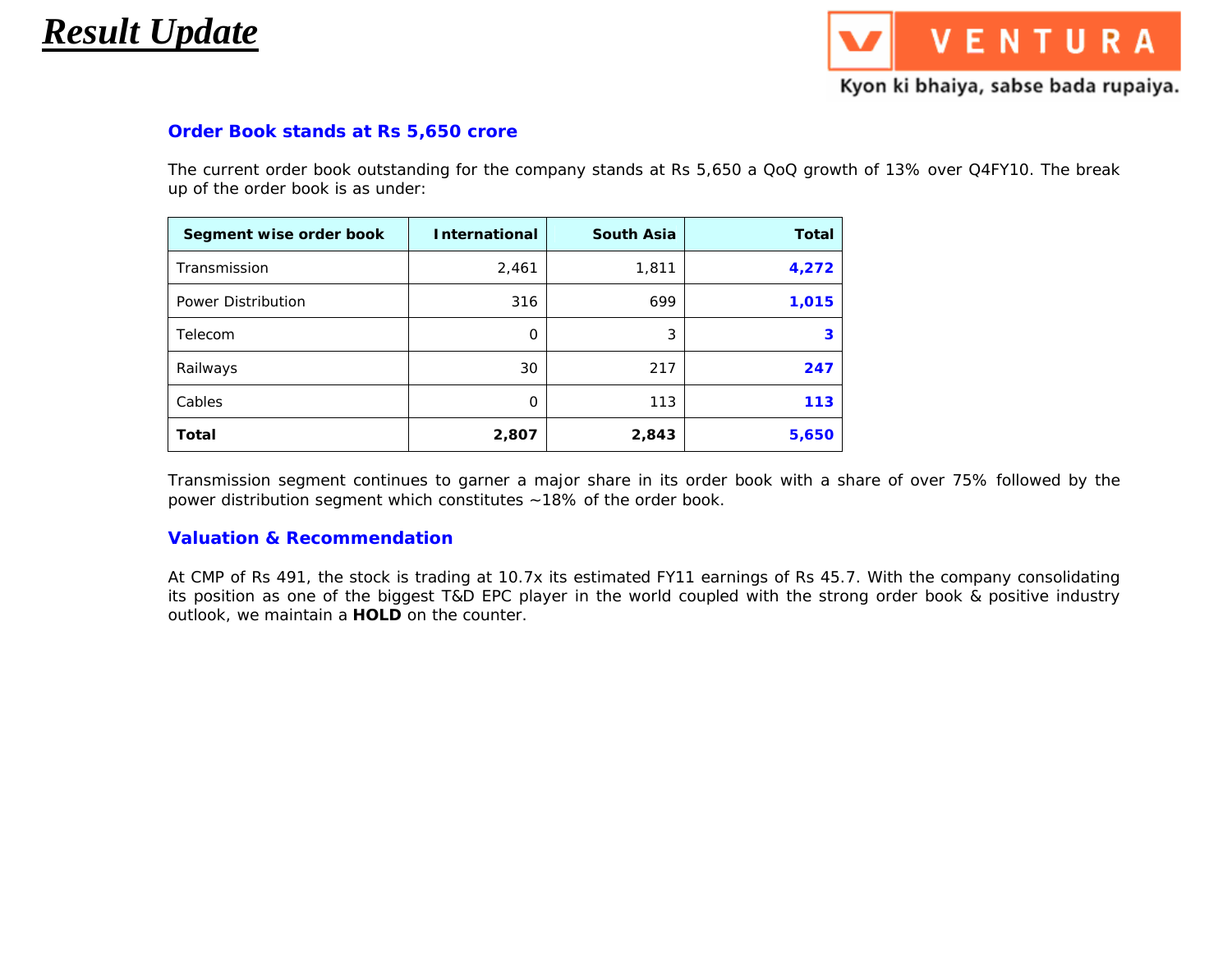# *Result Update*

VENTURA W

### Kyon ki bhaiya, sabse bada rupaiya.

| Q1FY11<br>Q4FY10<br>% Chg.<br>FY201003<br>FY200903<br>824.3<br>726.4<br>13.5<br>824.3<br>1344.6<br>$-38.7$<br>3877.2<br>3427.4<br>Net Sales<br>Other operational Income<br>0.1<br>0.2<br>$-50.0$<br>0.1<br>0.6<br>$1.0$<br>0.6<br>$-86.0$<br>824.4<br>726.6<br>13.5<br>824.4<br>1345.1<br>$-38.7$<br>3428.0<br>Total Oper. Income(TOI)<br>3878.2<br>438.8<br>786.2<br>Raw Materials Cons.-<br>323.2<br>35.8<br>438.8<br>$-44.2$<br>2020.2<br>1992.0<br>% to TOI<br>53.2%<br>44.5%<br>53.2%<br>58.5%<br>52.1%<br>58.1%<br>$-29.0$<br>1.5<br>PL<br>$-29.0$<br>PL<br>$-9.3$<br>$-16.1$<br>Stock adj. (-)Inc / (+)Dec-<br>1.5<br>$-3.5%$<br>% to TOI<br>0.2%<br>$-3.5%$<br>0.1%<br>$-0.2%$<br>$-0.5%$<br>409.8<br>787.8<br>324.6<br>26.2<br>409.8<br>$-48.0$<br>2010.9<br>1975.8<br>Net Raw Mat adj. for stock<br>% to TOI<br>49.7%<br>44.7%<br>49.7%<br>58.6%<br>51.9%<br>57.6%<br>289.3<br>277.7<br>289.3<br>388.9<br>1312.5<br>1010.0<br>4.2<br>$-25.6$<br>Other expenses<br>35.1%<br>28.9%<br>% to TOI<br>38.2%<br>35.1%<br>33.8%<br>29.5%<br>125.3<br>124.3<br>125.3<br>168.5<br>554.9<br>442.2<br><b>Contribution Net_Sales</b><br>0.8<br>$-25.6$<br>47.4<br>38.6<br>47.4<br>44.6<br>168.1<br>22.7<br>$6.2\,$<br>141.6<br>Personnel<br>% to TOI<br>5.8%<br>5.3%<br>5.8%<br>3.3%<br>4.3%<br>4.1%<br>746.5<br>641.0<br>746.5<br>1221.3<br>3491.5<br>3127.4<br>Total expenditure<br>16.5<br>$-38.9$<br>77.9<br>85.6<br>$-9.1$<br>77.9<br>123.9<br>386.7<br>$-37.1$<br>300.6<br><b>Operating Profit</b><br>9.5%<br>% to TOI<br>11.8%<br>9.5%<br>9.2%<br>$10.0\%$<br>8.8%<br>0.0<br>0.0<br>0.0<br>Non-Operating Income<br>0.0<br>0.0<br>$0.0\,$<br>$0.0$<br>26.4<br>21.8<br>21.3<br>26.4<br>19.4<br>36.3<br>86.5<br>100.0<br>Interest<br>0.0<br>0.0<br>$0.0\,$<br>0.0<br>0.0<br>$0.0\,$<br><b>Exceptional Items</b><br>51.5<br>63.8<br>$-19.4$<br>51.5<br>104.5<br>$-50.8$<br>300.2<br>200.6<br><b>Gross Profit</b><br>8.3<br>5.9<br>40.8<br>8.3<br>7.1<br>16.9<br>26.2<br>22.8<br>Depreciation<br>43.1<br>57.9<br>97.4<br>274.0<br>PBT before Extra-ord<br>$-25.5$<br>43.1<br>$-55.7$<br>177.8<br>% to TOI<br>5.2%<br>8.0%<br>5.2%<br>7.2%<br>7.1%<br>5.2%<br>0.0<br>0.0<br>0.0<br>0.0<br>0.0<br><b>Extraordinary Items</b><br>0.0<br>43.1<br>97.4<br>57.9<br>$-25.5$<br>43.1<br>$-55.7$<br>274.0<br>177.8<br><b>PBT</b><br><b>Tax Rate</b><br>52.0%<br>52.0%<br>34.0%<br>44.1%<br>37.6%<br>34.6%<br>22.4<br>19.7<br>42.9<br>Prov. for Tax<br>13.9<br>22.4<br>$-47.7$<br>103.0<br>61.6<br>% to TOI<br>2.7%<br>2.7%<br>2.7%<br>3.2%<br>2.7%<br>1.8%<br>20.7<br>38.2<br>20.7<br>54.4<br>Profit after Tax<br>$-45.9$<br>$-62.0$<br>171.0<br>116.3<br>2.5%<br>% to TOI<br>2.5%<br>5.3%<br>4.1%<br>4.4%<br>3.4%<br>Face Value<br>10.0<br>10.0<br>0.0<br>10.0<br>10.0<br>10.0<br>10.0<br>51.4<br>49.3<br>4.2<br>51.4<br>51.4<br>$0.0$<br>51.4<br>49.3<br>Equity Share capital<br>7.8<br>$-48.0$<br>10.6<br>$-61.9$<br>EPS $(Rs.)$<br>4.0<br>4.0<br>33.3<br>23.6<br>5.6<br>$-36.9$<br>38.4<br>9.0<br>5.6<br>12.0<br>$-52.9$<br>28.2<br>CEPS (Rs.) |                               |        |        |        |  |  | (Rs. In Cr.)             |
|------------------------------------------------------------------------------------------------------------------------------------------------------------------------------------------------------------------------------------------------------------------------------------------------------------------------------------------------------------------------------------------------------------------------------------------------------------------------------------------------------------------------------------------------------------------------------------------------------------------------------------------------------------------------------------------------------------------------------------------------------------------------------------------------------------------------------------------------------------------------------------------------------------------------------------------------------------------------------------------------------------------------------------------------------------------------------------------------------------------------------------------------------------------------------------------------------------------------------------------------------------------------------------------------------------------------------------------------------------------------------------------------------------------------------------------------------------------------------------------------------------------------------------------------------------------------------------------------------------------------------------------------------------------------------------------------------------------------------------------------------------------------------------------------------------------------------------------------------------------------------------------------------------------------------------------------------------------------------------------------------------------------------------------------------------------------------------------------------------------------------------------------------------------------------------------------------------------------------------------------------------------------------------------------------------------------------------------------------------------------------------------------------------------------------------------------------------------------------------------------------------------------------------------------------------------------------------------------------------------------------------------------------------------------------------------------------------------------------------------------------------------------------------------------------------------------------------------------------------------------------------------------------------------------------------------------------------------------------------------------------------------------------------------|-------------------------------|--------|--------|--------|--|--|--------------------------|
|                                                                                                                                                                                                                                                                                                                                                                                                                                                                                                                                                                                                                                                                                                                                                                                                                                                                                                                                                                                                                                                                                                                                                                                                                                                                                                                                                                                                                                                                                                                                                                                                                                                                                                                                                                                                                                                                                                                                                                                                                                                                                                                                                                                                                                                                                                                                                                                                                                                                                                                                                                                                                                                                                                                                                                                                                                                                                                                                                                                                                                          | <b>KEC International Ltd.</b> | Q1FY10 | % Chg. | Q1FY11 |  |  | % Chg.                   |
|                                                                                                                                                                                                                                                                                                                                                                                                                                                                                                                                                                                                                                                                                                                                                                                                                                                                                                                                                                                                                                                                                                                                                                                                                                                                                                                                                                                                                                                                                                                                                                                                                                                                                                                                                                                                                                                                                                                                                                                                                                                                                                                                                                                                                                                                                                                                                                                                                                                                                                                                                                                                                                                                                                                                                                                                                                                                                                                                                                                                                                          |                               |        |        |        |  |  | 13.1                     |
|                                                                                                                                                                                                                                                                                                                                                                                                                                                                                                                                                                                                                                                                                                                                                                                                                                                                                                                                                                                                                                                                                                                                                                                                                                                                                                                                                                                                                                                                                                                                                                                                                                                                                                                                                                                                                                                                                                                                                                                                                                                                                                                                                                                                                                                                                                                                                                                                                                                                                                                                                                                                                                                                                                                                                                                                                                                                                                                                                                                                                                          |                               |        |        |        |  |  | 67.8                     |
|                                                                                                                                                                                                                                                                                                                                                                                                                                                                                                                                                                                                                                                                                                                                                                                                                                                                                                                                                                                                                                                                                                                                                                                                                                                                                                                                                                                                                                                                                                                                                                                                                                                                                                                                                                                                                                                                                                                                                                                                                                                                                                                                                                                                                                                                                                                                                                                                                                                                                                                                                                                                                                                                                                                                                                                                                                                                                                                                                                                                                                          |                               |        |        |        |  |  | 13.1                     |
|                                                                                                                                                                                                                                                                                                                                                                                                                                                                                                                                                                                                                                                                                                                                                                                                                                                                                                                                                                                                                                                                                                                                                                                                                                                                                                                                                                                                                                                                                                                                                                                                                                                                                                                                                                                                                                                                                                                                                                                                                                                                                                                                                                                                                                                                                                                                                                                                                                                                                                                                                                                                                                                                                                                                                                                                                                                                                                                                                                                                                                          |                               |        |        |        |  |  | 1.4                      |
|                                                                                                                                                                                                                                                                                                                                                                                                                                                                                                                                                                                                                                                                                                                                                                                                                                                                                                                                                                                                                                                                                                                                                                                                                                                                                                                                                                                                                                                                                                                                                                                                                                                                                                                                                                                                                                                                                                                                                                                                                                                                                                                                                                                                                                                                                                                                                                                                                                                                                                                                                                                                                                                                                                                                                                                                                                                                                                                                                                                                                                          |                               |        |        |        |  |  | $\overline{\phantom{a}}$ |
|                                                                                                                                                                                                                                                                                                                                                                                                                                                                                                                                                                                                                                                                                                                                                                                                                                                                                                                                                                                                                                                                                                                                                                                                                                                                                                                                                                                                                                                                                                                                                                                                                                                                                                                                                                                                                                                                                                                                                                                                                                                                                                                                                                                                                                                                                                                                                                                                                                                                                                                                                                                                                                                                                                                                                                                                                                                                                                                                                                                                                                          |                               |        |        |        |  |  | $-42.3$                  |
|                                                                                                                                                                                                                                                                                                                                                                                                                                                                                                                                                                                                                                                                                                                                                                                                                                                                                                                                                                                                                                                                                                                                                                                                                                                                                                                                                                                                                                                                                                                                                                                                                                                                                                                                                                                                                                                                                                                                                                                                                                                                                                                                                                                                                                                                                                                                                                                                                                                                                                                                                                                                                                                                                                                                                                                                                                                                                                                                                                                                                                          |                               |        |        |        |  |  |                          |
|                                                                                                                                                                                                                                                                                                                                                                                                                                                                                                                                                                                                                                                                                                                                                                                                                                                                                                                                                                                                                                                                                                                                                                                                                                                                                                                                                                                                                                                                                                                                                                                                                                                                                                                                                                                                                                                                                                                                                                                                                                                                                                                                                                                                                                                                                                                                                                                                                                                                                                                                                                                                                                                                                                                                                                                                                                                                                                                                                                                                                                          |                               |        |        |        |  |  | 1.8                      |
|                                                                                                                                                                                                                                                                                                                                                                                                                                                                                                                                                                                                                                                                                                                                                                                                                                                                                                                                                                                                                                                                                                                                                                                                                                                                                                                                                                                                                                                                                                                                                                                                                                                                                                                                                                                                                                                                                                                                                                                                                                                                                                                                                                                                                                                                                                                                                                                                                                                                                                                                                                                                                                                                                                                                                                                                                                                                                                                                                                                                                                          |                               |        |        |        |  |  |                          |
|                                                                                                                                                                                                                                                                                                                                                                                                                                                                                                                                                                                                                                                                                                                                                                                                                                                                                                                                                                                                                                                                                                                                                                                                                                                                                                                                                                                                                                                                                                                                                                                                                                                                                                                                                                                                                                                                                                                                                                                                                                                                                                                                                                                                                                                                                                                                                                                                                                                                                                                                                                                                                                                                                                                                                                                                                                                                                                                                                                                                                                          |                               |        |        |        |  |  | 30.0                     |
|                                                                                                                                                                                                                                                                                                                                                                                                                                                                                                                                                                                                                                                                                                                                                                                                                                                                                                                                                                                                                                                                                                                                                                                                                                                                                                                                                                                                                                                                                                                                                                                                                                                                                                                                                                                                                                                                                                                                                                                                                                                                                                                                                                                                                                                                                                                                                                                                                                                                                                                                                                                                                                                                                                                                                                                                                                                                                                                                                                                                                                          |                               |        |        |        |  |  |                          |
|                                                                                                                                                                                                                                                                                                                                                                                                                                                                                                                                                                                                                                                                                                                                                                                                                                                                                                                                                                                                                                                                                                                                                                                                                                                                                                                                                                                                                                                                                                                                                                                                                                                                                                                                                                                                                                                                                                                                                                                                                                                                                                                                                                                                                                                                                                                                                                                                                                                                                                                                                                                                                                                                                                                                                                                                                                                                                                                                                                                                                                          |                               |        |        |        |  |  | 25.5                     |
|                                                                                                                                                                                                                                                                                                                                                                                                                                                                                                                                                                                                                                                                                                                                                                                                                                                                                                                                                                                                                                                                                                                                                                                                                                                                                                                                                                                                                                                                                                                                                                                                                                                                                                                                                                                                                                                                                                                                                                                                                                                                                                                                                                                                                                                                                                                                                                                                                                                                                                                                                                                                                                                                                                                                                                                                                                                                                                                                                                                                                                          |                               |        |        |        |  |  | 18.7                     |
|                                                                                                                                                                                                                                                                                                                                                                                                                                                                                                                                                                                                                                                                                                                                                                                                                                                                                                                                                                                                                                                                                                                                                                                                                                                                                                                                                                                                                                                                                                                                                                                                                                                                                                                                                                                                                                                                                                                                                                                                                                                                                                                                                                                                                                                                                                                                                                                                                                                                                                                                                                                                                                                                                                                                                                                                                                                                                                                                                                                                                                          |                               |        |        |        |  |  | $\overline{a}$           |
|                                                                                                                                                                                                                                                                                                                                                                                                                                                                                                                                                                                                                                                                                                                                                                                                                                                                                                                                                                                                                                                                                                                                                                                                                                                                                                                                                                                                                                                                                                                                                                                                                                                                                                                                                                                                                                                                                                                                                                                                                                                                                                                                                                                                                                                                                                                                                                                                                                                                                                                                                                                                                                                                                                                                                                                                                                                                                                                                                                                                                                          |                               |        |        |        |  |  | 11.6                     |
|                                                                                                                                                                                                                                                                                                                                                                                                                                                                                                                                                                                                                                                                                                                                                                                                                                                                                                                                                                                                                                                                                                                                                                                                                                                                                                                                                                                                                                                                                                                                                                                                                                                                                                                                                                                                                                                                                                                                                                                                                                                                                                                                                                                                                                                                                                                                                                                                                                                                                                                                                                                                                                                                                                                                                                                                                                                                                                                                                                                                                                          |                               |        |        |        |  |  | 28.7                     |
|                                                                                                                                                                                                                                                                                                                                                                                                                                                                                                                                                                                                                                                                                                                                                                                                                                                                                                                                                                                                                                                                                                                                                                                                                                                                                                                                                                                                                                                                                                                                                                                                                                                                                                                                                                                                                                                                                                                                                                                                                                                                                                                                                                                                                                                                                                                                                                                                                                                                                                                                                                                                                                                                                                                                                                                                                                                                                                                                                                                                                                          |                               |        |        |        |  |  |                          |
|                                                                                                                                                                                                                                                                                                                                                                                                                                                                                                                                                                                                                                                                                                                                                                                                                                                                                                                                                                                                                                                                                                                                                                                                                                                                                                                                                                                                                                                                                                                                                                                                                                                                                                                                                                                                                                                                                                                                                                                                                                                                                                                                                                                                                                                                                                                                                                                                                                                                                                                                                                                                                                                                                                                                                                                                                                                                                                                                                                                                                                          |                               |        |        |        |  |  | $0.0\,$                  |
|                                                                                                                                                                                                                                                                                                                                                                                                                                                                                                                                                                                                                                                                                                                                                                                                                                                                                                                                                                                                                                                                                                                                                                                                                                                                                                                                                                                                                                                                                                                                                                                                                                                                                                                                                                                                                                                                                                                                                                                                                                                                                                                                                                                                                                                                                                                                                                                                                                                                                                                                                                                                                                                                                                                                                                                                                                                                                                                                                                                                                                          |                               |        |        |        |  |  | $-13.5$                  |
|                                                                                                                                                                                                                                                                                                                                                                                                                                                                                                                                                                                                                                                                                                                                                                                                                                                                                                                                                                                                                                                                                                                                                                                                                                                                                                                                                                                                                                                                                                                                                                                                                                                                                                                                                                                                                                                                                                                                                                                                                                                                                                                                                                                                                                                                                                                                                                                                                                                                                                                                                                                                                                                                                                                                                                                                                                                                                                                                                                                                                                          |                               |        |        |        |  |  | 0.0                      |
|                                                                                                                                                                                                                                                                                                                                                                                                                                                                                                                                                                                                                                                                                                                                                                                                                                                                                                                                                                                                                                                                                                                                                                                                                                                                                                                                                                                                                                                                                                                                                                                                                                                                                                                                                                                                                                                                                                                                                                                                                                                                                                                                                                                                                                                                                                                                                                                                                                                                                                                                                                                                                                                                                                                                                                                                                                                                                                                                                                                                                                          |                               |        |        |        |  |  | 49.7                     |
|                                                                                                                                                                                                                                                                                                                                                                                                                                                                                                                                                                                                                                                                                                                                                                                                                                                                                                                                                                                                                                                                                                                                                                                                                                                                                                                                                                                                                                                                                                                                                                                                                                                                                                                                                                                                                                                                                                                                                                                                                                                                                                                                                                                                                                                                                                                                                                                                                                                                                                                                                                                                                                                                                                                                                                                                                                                                                                                                                                                                                                          |                               |        |        |        |  |  | 15.3                     |
|                                                                                                                                                                                                                                                                                                                                                                                                                                                                                                                                                                                                                                                                                                                                                                                                                                                                                                                                                                                                                                                                                                                                                                                                                                                                                                                                                                                                                                                                                                                                                                                                                                                                                                                                                                                                                                                                                                                                                                                                                                                                                                                                                                                                                                                                                                                                                                                                                                                                                                                                                                                                                                                                                                                                                                                                                                                                                                                                                                                                                                          |                               |        |        |        |  |  | 54.0                     |
|                                                                                                                                                                                                                                                                                                                                                                                                                                                                                                                                                                                                                                                                                                                                                                                                                                                                                                                                                                                                                                                                                                                                                                                                                                                                                                                                                                                                                                                                                                                                                                                                                                                                                                                                                                                                                                                                                                                                                                                                                                                                                                                                                                                                                                                                                                                                                                                                                                                                                                                                                                                                                                                                                                                                                                                                                                                                                                                                                                                                                                          |                               |        |        |        |  |  |                          |
|                                                                                                                                                                                                                                                                                                                                                                                                                                                                                                                                                                                                                                                                                                                                                                                                                                                                                                                                                                                                                                                                                                                                                                                                                                                                                                                                                                                                                                                                                                                                                                                                                                                                                                                                                                                                                                                                                                                                                                                                                                                                                                                                                                                                                                                                                                                                                                                                                                                                                                                                                                                                                                                                                                                                                                                                                                                                                                                                                                                                                                          |                               |        |        |        |  |  | 0.0                      |
|                                                                                                                                                                                                                                                                                                                                                                                                                                                                                                                                                                                                                                                                                                                                                                                                                                                                                                                                                                                                                                                                                                                                                                                                                                                                                                                                                                                                                                                                                                                                                                                                                                                                                                                                                                                                                                                                                                                                                                                                                                                                                                                                                                                                                                                                                                                                                                                                                                                                                                                                                                                                                                                                                                                                                                                                                                                                                                                                                                                                                                          |                               |        |        |        |  |  | 54.0                     |
|                                                                                                                                                                                                                                                                                                                                                                                                                                                                                                                                                                                                                                                                                                                                                                                                                                                                                                                                                                                                                                                                                                                                                                                                                                                                                                                                                                                                                                                                                                                                                                                                                                                                                                                                                                                                                                                                                                                                                                                                                                                                                                                                                                                                                                                                                                                                                                                                                                                                                                                                                                                                                                                                                                                                                                                                                                                                                                                                                                                                                                          |                               |        |        |        |  |  |                          |
|                                                                                                                                                                                                                                                                                                                                                                                                                                                                                                                                                                                                                                                                                                                                                                                                                                                                                                                                                                                                                                                                                                                                                                                                                                                                                                                                                                                                                                                                                                                                                                                                                                                                                                                                                                                                                                                                                                                                                                                                                                                                                                                                                                                                                                                                                                                                                                                                                                                                                                                                                                                                                                                                                                                                                                                                                                                                                                                                                                                                                                          |                               |        |        |        |  |  | 67.3                     |
|                                                                                                                                                                                                                                                                                                                                                                                                                                                                                                                                                                                                                                                                                                                                                                                                                                                                                                                                                                                                                                                                                                                                                                                                                                                                                                                                                                                                                                                                                                                                                                                                                                                                                                                                                                                                                                                                                                                                                                                                                                                                                                                                                                                                                                                                                                                                                                                                                                                                                                                                                                                                                                                                                                                                                                                                                                                                                                                                                                                                                                          |                               |        |        |        |  |  |                          |
|                                                                                                                                                                                                                                                                                                                                                                                                                                                                                                                                                                                                                                                                                                                                                                                                                                                                                                                                                                                                                                                                                                                                                                                                                                                                                                                                                                                                                                                                                                                                                                                                                                                                                                                                                                                                                                                                                                                                                                                                                                                                                                                                                                                                                                                                                                                                                                                                                                                                                                                                                                                                                                                                                                                                                                                                                                                                                                                                                                                                                                          |                               |        |        |        |  |  | 47.0                     |
|                                                                                                                                                                                                                                                                                                                                                                                                                                                                                                                                                                                                                                                                                                                                                                                                                                                                                                                                                                                                                                                                                                                                                                                                                                                                                                                                                                                                                                                                                                                                                                                                                                                                                                                                                                                                                                                                                                                                                                                                                                                                                                                                                                                                                                                                                                                                                                                                                                                                                                                                                                                                                                                                                                                                                                                                                                                                                                                                                                                                                                          |                               |        |        |        |  |  |                          |
|                                                                                                                                                                                                                                                                                                                                                                                                                                                                                                                                                                                                                                                                                                                                                                                                                                                                                                                                                                                                                                                                                                                                                                                                                                                                                                                                                                                                                                                                                                                                                                                                                                                                                                                                                                                                                                                                                                                                                                                                                                                                                                                                                                                                                                                                                                                                                                                                                                                                                                                                                                                                                                                                                                                                                                                                                                                                                                                                                                                                                                          |                               |        |        |        |  |  | $0.0\,$                  |
|                                                                                                                                                                                                                                                                                                                                                                                                                                                                                                                                                                                                                                                                                                                                                                                                                                                                                                                                                                                                                                                                                                                                                                                                                                                                                                                                                                                                                                                                                                                                                                                                                                                                                                                                                                                                                                                                                                                                                                                                                                                                                                                                                                                                                                                                                                                                                                                                                                                                                                                                                                                                                                                                                                                                                                                                                                                                                                                                                                                                                                          |                               |        |        |        |  |  | 4.2                      |
|                                                                                                                                                                                                                                                                                                                                                                                                                                                                                                                                                                                                                                                                                                                                                                                                                                                                                                                                                                                                                                                                                                                                                                                                                                                                                                                                                                                                                                                                                                                                                                                                                                                                                                                                                                                                                                                                                                                                                                                                                                                                                                                                                                                                                                                                                                                                                                                                                                                                                                                                                                                                                                                                                                                                                                                                                                                                                                                                                                                                                                          |                               |        |        |        |  |  | 41.1                     |
|                                                                                                                                                                                                                                                                                                                                                                                                                                                                                                                                                                                                                                                                                                                                                                                                                                                                                                                                                                                                                                                                                                                                                                                                                                                                                                                                                                                                                                                                                                                                                                                                                                                                                                                                                                                                                                                                                                                                                                                                                                                                                                                                                                                                                                                                                                                                                                                                                                                                                                                                                                                                                                                                                                                                                                                                                                                                                                                                                                                                                                          |                               |        |        |        |  |  | 36.1                     |

**Source: ACE Equity**